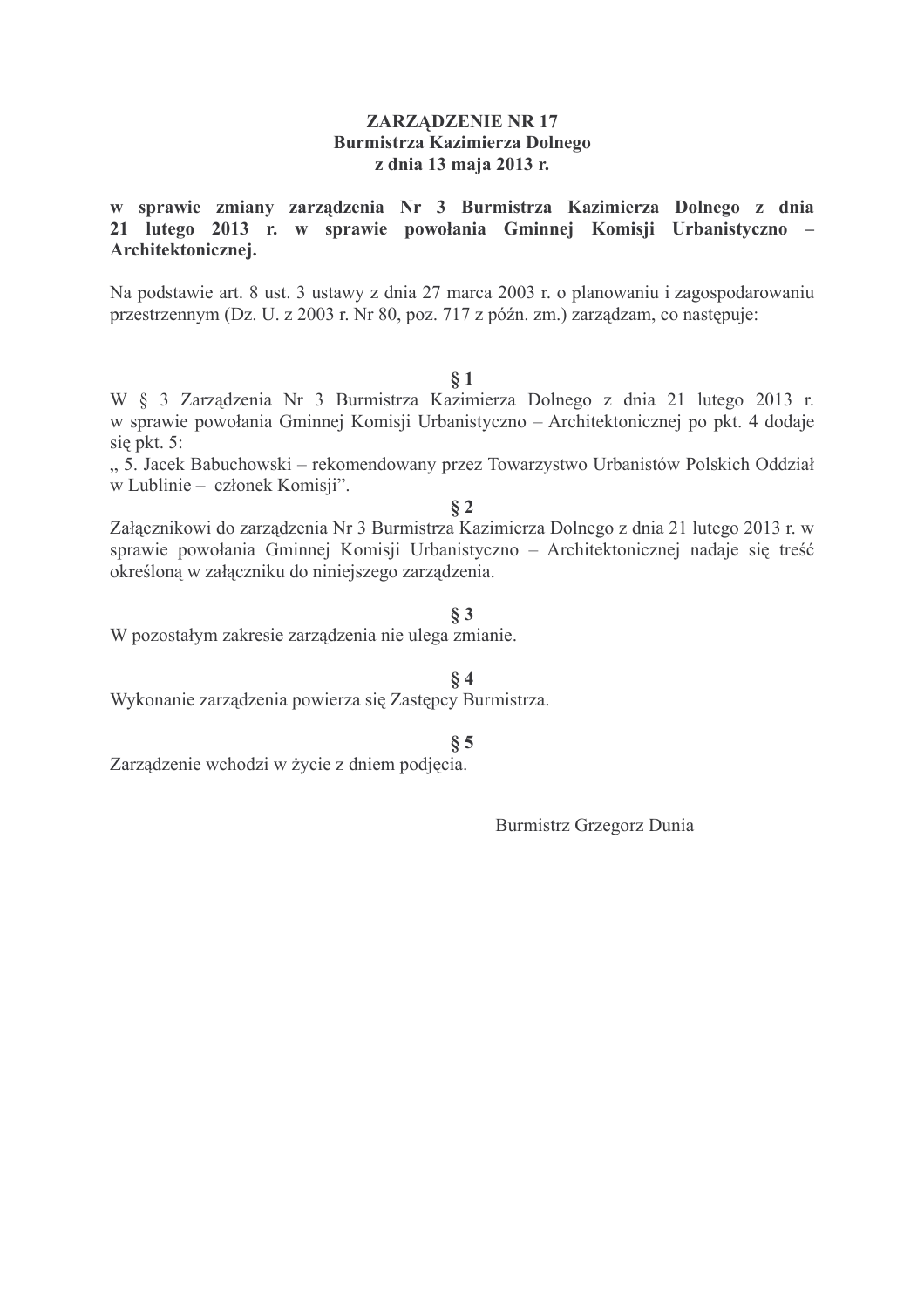Załacznik do zarządzenia Nr 17 Burmistrza Kazimierza Dolnego z dnia 13 maja 2013 roku.

## **REGULAMIN GMINNEJ KOMISJI** URBANISTYCZNO-ARCHITEKTONICZNEJ

# Rozdział I

## Postanowienia ogólne

 $§ 1$ 

Gminna Komisja Urbanistyczno – Architektoniczna, zwana dalej Komisją, jest powołana na podstawie art. 8 ust. 3 ustawy z dnia 27 marca 2003 r. o planowaniu i zagospodarowaniu przestrzennym, zwanej dalej ustawą i działa w oparciu o postanowienia niniejszego regulaminu.

#### Rozdział II

## Zadania i zakres działania

#### $82$

Komisja jest organem doradczym Burmistrza Kazimierza Dolnego w sprawach planowania i zagospodarowania przestrzennego miasta.

## $§ 3$

1. Komisja opracowuje opinie w sprawach dotyczących:

- projektów studium uwarunkowań rozwoju i kierunków zagospodarowania przestrzennego miasta lub projektów zmiany studium - zgodnie z art.11 pkt 5 ustawy,

- projektów miejscowych planów zagospodarowania przestrzennego lub projektów ich zmian - zgodnie z art.17 pkt 6a ustawy,

w opracowywaniu planów miejscowych oraz wieloletnich programów ich sporządzania zgodnie z art. 32 ust 2 ustawy.

2. W razie potrzeby Komisja opracowuje opinie w innych sprawach związanych z zagospodarowaniem przestrzennym miasta, w tym w sprawach dotyczących:

zagospodarowania przestrzeni publicznych szczególnie będących własnością Gminy Kazimierz Dolny,

- inwestycji mających istotne znaczenie dla wizerunku i funkcjonowania miasta,
- ochrony walorów zabytkowych i krajobrazowych miasta

projektów architektonicznych w zakresie uzgodnionym między Starosta i Burmistrzem.

3. W swoich opiniach Komisja może formułować wnioski do Burmistrza o przystąpienie do konkretnych opracowań studialnych.

## **Rozdział III**

## Zasady powoływania Komisji

#### $84$

1. Komisję powołuje Burmistrz na czas określony, podany w zarządzeniu w sprawie powołania Komisji.

2. Burmistrz, określając skład Komisii, uwzglednia rekomendacje właściwych branżowych stowarzyszeń i samorządów zawodowych.

#### **Rozdział IV** Organizacja i tryb pracy Komisji  $85$

1. Przewodniczącego Komisji powołuje Burmistrz.

2. Burmistrz może powołać Sekretarza Komisji, w przypadku nie powołania Sekretarza Komisji protokoły z posiedzeń Komisji sporządza pracownik Urzędu Miasta w Kazimierzu Dolnym - protokolant.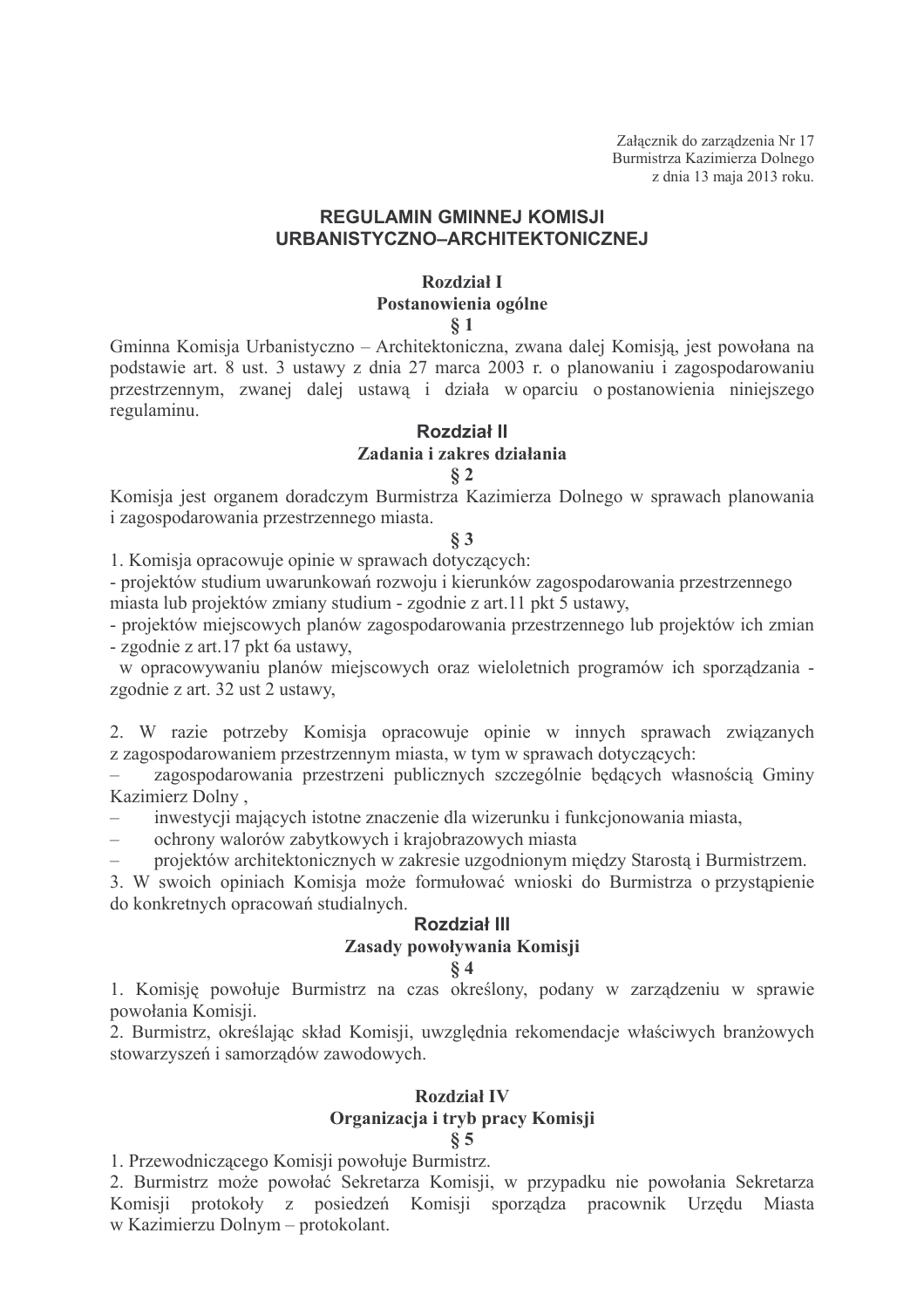3. Przewodniczący Komisji odpowiada za formułowanie ustaleń z posiedzeń Komisji oraz reprezentuje ją na zewnątrz.

**86** 

1. Sprawy do zaopiniowania kierowane są do Komisji przez Burmistrza na wniosek własny lub podległych mu służb.

2. Posiedzenia zwołuje i ustala ich porządek dzienny Burmistrz lub Przewodniczący Komisji w porozumieniu z Burmistrzem. przygotowuje i prowadzi Przewodniczący Komisji. W razie jego nieobecności czynności te wykonuje inny członek Komisji wyznaczony przez Przewodniczącego Komisji. Przez posiedzenie rozumie się zwołanie członków Komisji na określony dzień niezależnie od czasu trwania spotkania.

3. Przewodniczacy Komisii może zaproponować wykonanie opinii lub ekspertyz dotyczacych poszczególnych zagadnień rozpatrywanych przez Komisję, oraz ich autorów.

#### $87$

1. Członkowie Komisji o terminie posiedzeń oraz o godzinach pracy Komisji powiadamiani sa indywidualnie, co najmniej na 14 dni przed ustalonym terminem posiedzenia, wraz z powiadomieniem przekazywany jest porządek obrad posiedzenia Komisji.

2. Przewidziane do rozpatrzenia przez Komisję opracowania wraz z opiniami i ekspertyzami powinny być dostarczone członkom Komisji, co najmniej na 7 dni przed terminem posiedzenia.

## $88$

1. Prawo udziału w posiedzeniach Komisji z głosem doradczym przysługuje Burmistrzowi i jego Zastępcy, przedstawicielowi komisji Urbanistyczno – Architektonicznej członkom odpowiednich komisji Rady Miejskiej oraz ekspertom zaproszonym przez Przewodniczącego Komisii.

2. O obecności osób trzecich na posiedzeniach Komisji decyduje Przewodniczący Komisji. (Przewodniczący posiedzenia).

3. W posiedzeniach komisji uczestniczy przedstawiciel zespołu autorskiego omawianych opracowań.

## $\S 9$

1. Obecni na posiedzeniu członkowie Komisii i osoby zaproszone podpisują listę obecności.

2. Dla ważności ustaleń na posiedzeniu wymagana jest obecność więcej niż połowy członków.

3. W razie nieobecności na posiedzeniu Komisji, członkowi Komisji przysługuje prawo do złożenia na piśmie własnej opinii, co do omawianych spraw; opinia taka zostanie zaprezentowana przez Przewodniczącego na posiedzeniu Komisii.

## $§10$

1. Komisja zobowiązana jest do przedstawienia pisemnej opinii prezentującej stanowisko Komisii dotyczące omawianych zagadnień. Przedstawienie opinii następuje w terminie 14 dni licząc od dnia, w którym członkom Komisji udostępniono materiały sprawy do zaopiniowania chyba, że Burmistrz wyznaczy inny termin w myśl art. 25 ust. 1 i 2 ustawy.

2. Komisja wypracowuje i przedstawia jednoznaczne stanowisko reprezentujące poglądy wiekszości członków. W przypadku zaistnienia istotnej różnicy zdań, opinia Komisji powinna odzwierciedlać te różnice wraz z uzasadnieniem.

3. Każdy członek Komisji ma prawo złożyć odrębną opinię na piśmie.

4. Przygotowana opinia podlega uchwaleniu przez członków Komisji.

5. Prawo głosu przysługuje wyłącznie członkom Komisji.

6. W przypadku równej liczby głosów decyduje głos przewodniczącego posiedzenia.

7. W przypadku gdy członek Komisji jest jednocześnie członkiem zespołu autorskiego rozpatrywanego opracowania, na czas rozpatrywania tego tematu podlega wyłączeniu z prac Komisji i nie bierze udziału w głosowaniu.

8. Protokoły z posiedzeń Komisji i opinie prezentujące stanowisko Komisji dotyczące omawianych zagadnień są jawne.